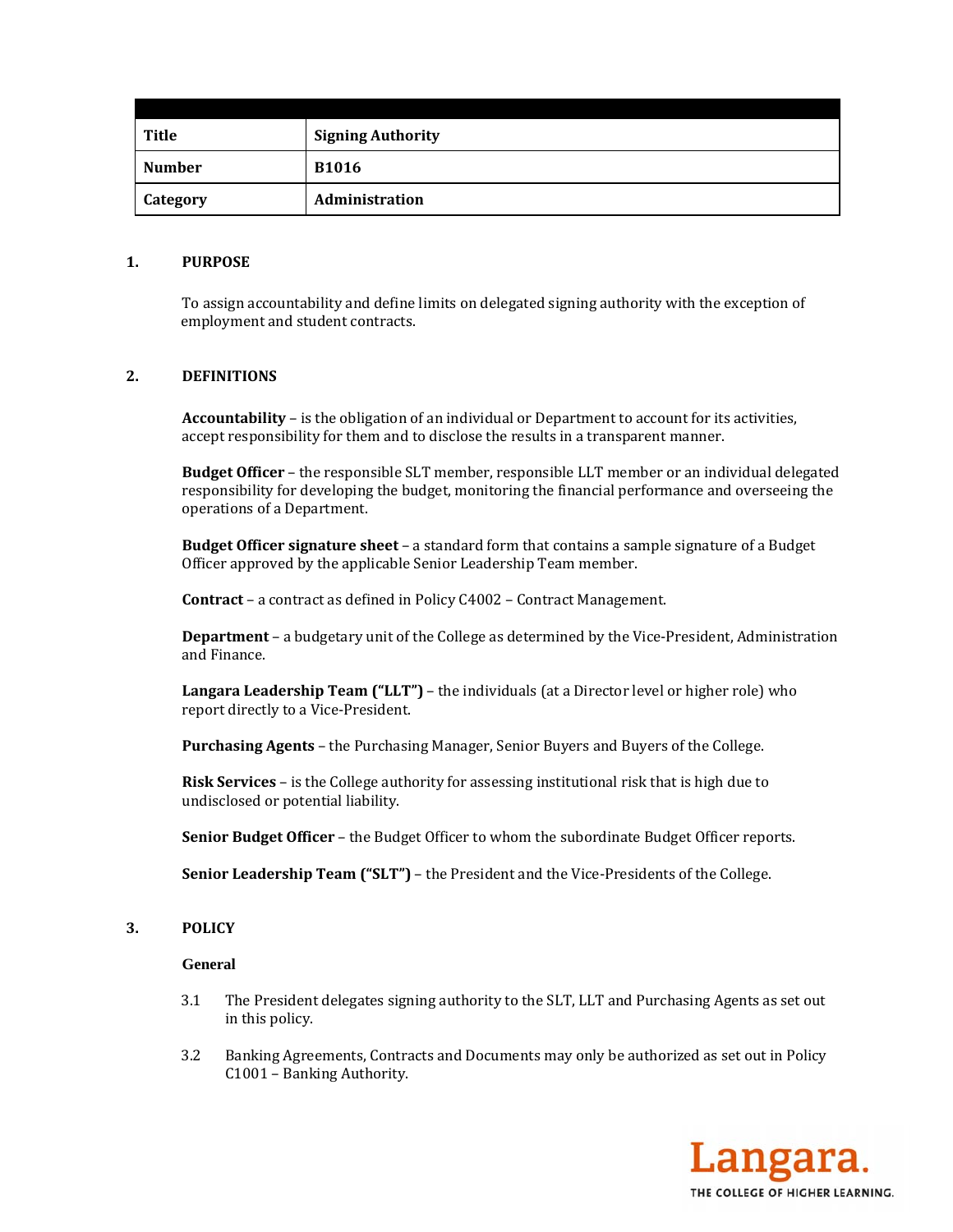- 3.3 Members of the SLT and LLT may further delegate signing authority and responsibility for each Department assigned to them to Budget Officers.
- 3.4 The hierarchy of the Budget Officers shall follow the functional reporting hierarchy of the College and be available to all employees.
- 3.5 Each Department will have one Budget Officer as authorized by the responsible SLT or LLT member.
- 3.6 Budget Officers may not approve their own expense claims.
- 3.7 Budget Officers are responsible for authorizing budget expenditure requests for the procurement of goods and services in accordance with Policy C3001 – Purchasing, and its associated Purchasing Directives.
- 3.8 When a Budget Officer will be absent temporarily from the College, an alternate signing authority may be delegated for a specified period of time. Delegating an alternate signing authority will require the written approval of the LLT member responsible for the area and must be reported to the Director, Financial Services or delegate. The authorized limits of approval shall not exceed the limits established for the original Budget Officer. Where no alternate arrangements have been made, authority will move to the Budget Officer to whom they report.

### **Limits of Approval**

- 3.9 Budget Officers may only approve requisitions and expenditures or enter into contracts within the limits of approval set out in Appendix I, and not exceeding amounts that in aggregate are over the Department budget.
- 3.10 Budget Officers must forward any type of contract not specifically identified in Appendix I to the Vice-President, Administration and Finance for review and approval to proceed.
- 3.11 The President or Vice-President, Administration and Finance may authorize the use of standardized contracts within a service area. Once authorized, these standardized contracts may be approved by the authorized SLT or LLT member as long as the terms and conditions are unaltered from the previously approved contracts. Alterations to standardized contract terms and conditions must be authorized in writing by the President or Vice-President, Administration and Finance.
- 3.12 Where a written contract is required, in addition to or instead of a Purchase Order, for the purchase of goods and services over \$500,000, it can only be executed by the President or the Vice-President, Administration and Finance.
- 3.13 Only the President and Vice-President, Administration and Finance can approve lease agreements.
- 3.14 Only the President and Vice-President, Administration and Finance can approve expenditure contracts that have terms of two or more years.
- 3.15 Mandatory review by the Director, Organizational Risk or delegate is required for all contracts over \$50,000 prior to signing.
- 3.16 Contracts will be managed in accordance with Policy  $C4002 -$  Contract Management.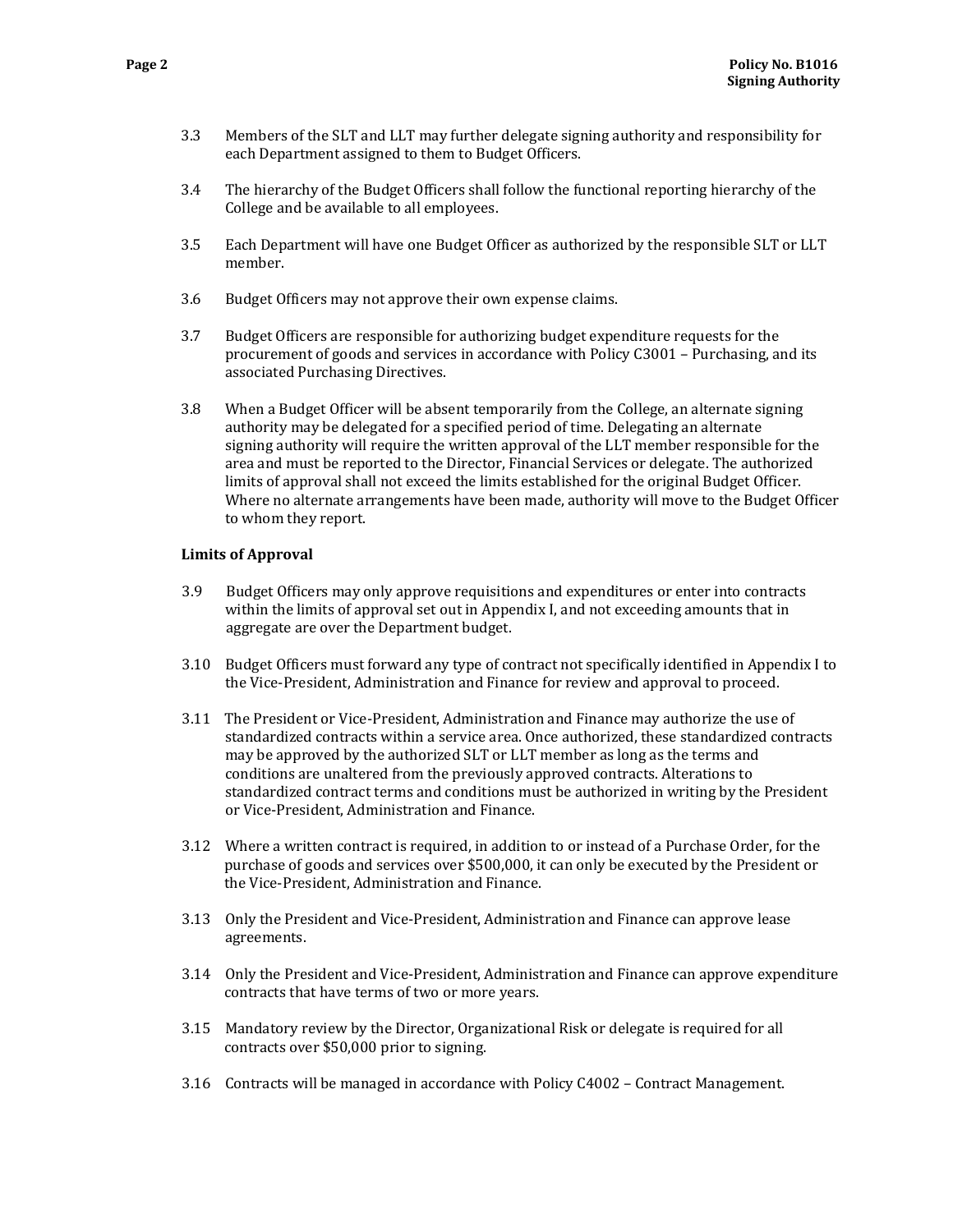- 3.17 Budget reallocations must be approved in writing by the responsible SLT or LLT member and the Budget Officers responsible for the Departments involved. Where one of the responsible Budget Officers is also an LLT member, the responsible SLT member must approve the reallocation.
- 3.18 A Budget Officer's signature is required to approve all transactions obligating the College for expenditures and contractual commitments.

# **Legal Advice**

3.19 Budget Officers who wish to seek legal advice must obtain the approval of the Director, Organizational Risk prior to contacting any legal advisor. The choice of the legal advisor to use is at the discretion of the Director, Organizational Risk in consultation with the Budget Officer. 

## **Contract Repository**

3.20 Budget Officers shall provide and Risk Services will retain the originals of all executed contracts, other than Purchase Orders and employment contracts, in either paper or electronic format.

## **4. RESPONSIBILITY**

For inquiries relating to this policy, contact the Vice-President, Administration and Finance.

## **5. REGULATIONS/PROCEDURES**

Appendix I: Limits of Approval Appendix II: Roles and Responsibilities of Budget Officers Appendix III: Related Statutes, Regulations and Policies

| <b>History/Revision</b> |                                                     |  |
|-------------------------|-----------------------------------------------------|--|
| Origination Date        | March 10, 2009                                      |  |
| Amendment Date(s)       | Approved June 13, 2017<br>Effective October 1, 2017 |  |
|                         | March 19, 2015                                      |  |
| Next Review Date        | October 1, 2020                                     |  |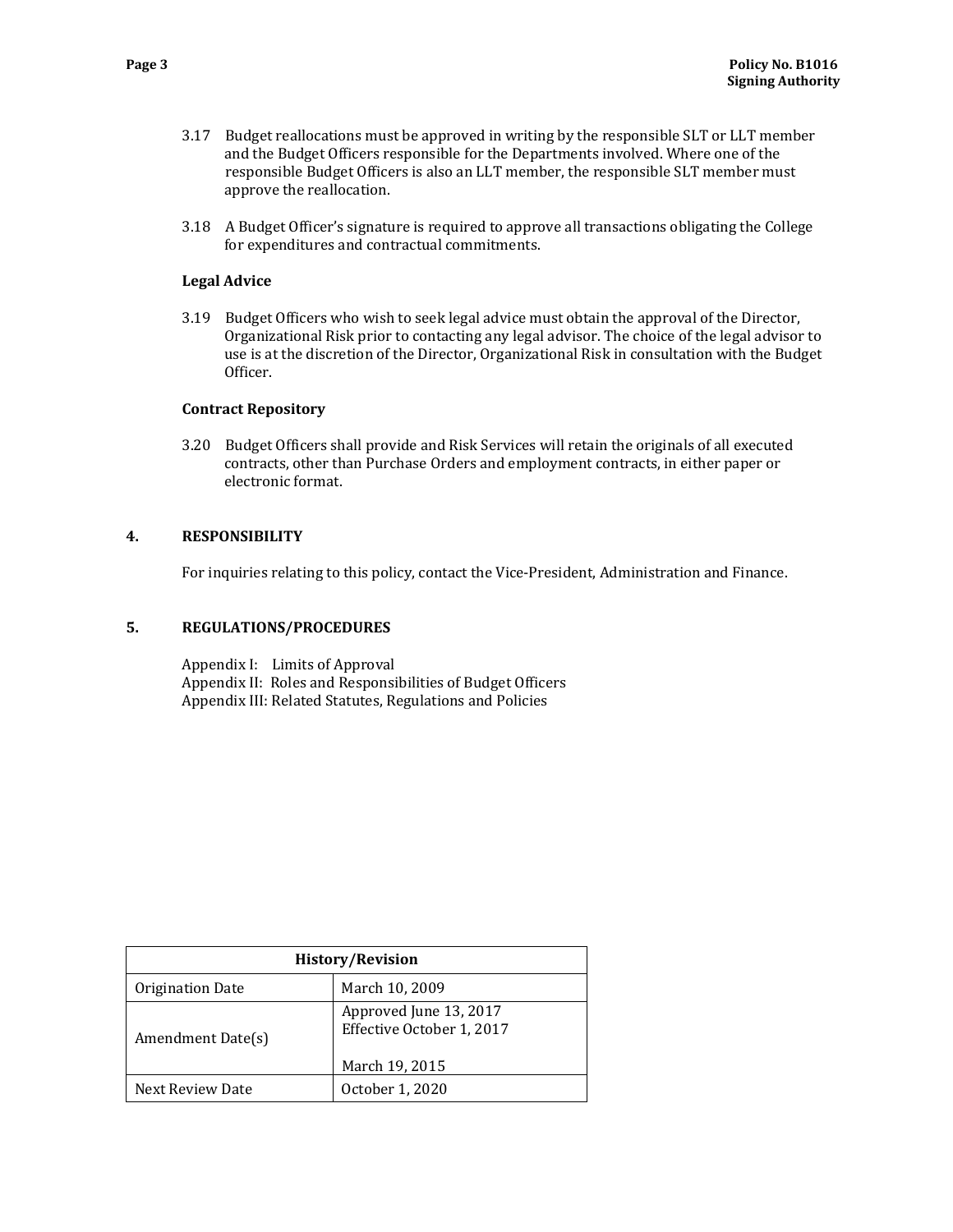### **APPENDIX I Limits of Approval**

# **EXPENSE CONTRACTS**

| <b>Expense Contracts</b><br>Contracts involving monetary exchange for supply of Goods or Services<br>(Except Banking Contracts and related Documents) |                                                                           |                                                                           |                                                            |
|-------------------------------------------------------------------------------------------------------------------------------------------------------|---------------------------------------------------------------------------|---------------------------------------------------------------------------|------------------------------------------------------------|
| <b>Amount</b>                                                                                                                                         | <b>Recommend Contract</b><br>for Signature                                | <b>Required Approval*</b>                                                 | <b>Authorized Signature</b>                                |
| Up to the lesser of<br>\$10,000 or the<br>total Departmental<br>budget**                                                                              | <b>Budget Officer</b>                                                     | Risk Services                                                             | Responsible Budget Officer                                 |
| \$10,000 to the<br>lesser of \$100,000<br>or the total<br>Departmental<br>budget**                                                                    | <b>Initiating Budget</b><br>Officer                                       | Senior Budget Officer (as<br>applicable) and<br>Responsible LLT<br>member | Responsible SLT member                                     |
| over \$100,000 and<br>up to \$500,000                                                                                                                 | Senior Budget Officer<br>(as applicable) and<br>responsible LLT<br>member | Responsible SLT<br>member***                                              | President or Vice-President,<br>Administration and Finance |
| Over \$500,000 and<br>up to \$3,000,000                                                                                                               | Responsible LLT or<br>SLT member                                          | Vice-President,<br>Administration and<br>Finance and President            | President or Vice-President,<br>Administration and Finance |
| Over \$3,000,000                                                                                                                                      | President                                                                 | Board of Governors****                                                    | President                                                  |

\* Any expenditure contract with a term of two or more years must be approved by the President and Vice-President, Administration and Finance.

\*\* Advertising contracts may be signed by the Vice-President or Director in charge of Communications and Marketing Services if approved by a Budget Officer responsible for the area.

\*\*\* Where the responsible SLT member is the Vice-President, Administration and Finance, the President will provide secondary approval.

\*\*\*\* The Board of Governors must approve all expenditure contracts over \$3,000,000. Upon written approval by the Board of Governors, the President and Vice-President, Administration and Finance may sign the contract.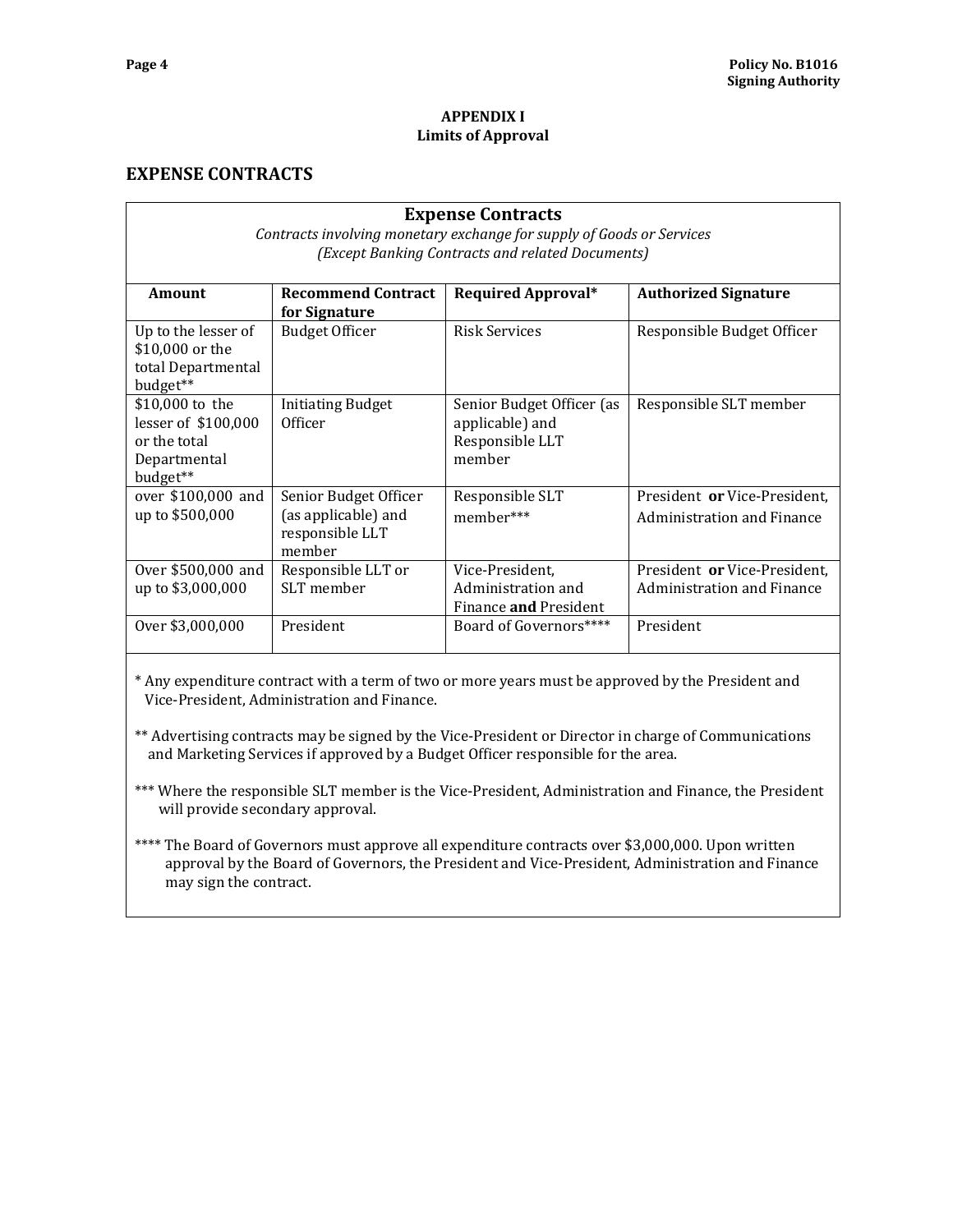| <b>Amount</b>                                                          | <b>Approval of</b><br>Requisition                                 | <b>Approval of Purchase Order</b>                                                                | <b>Authorized Signature</b>        |
|------------------------------------------------------------------------|-------------------------------------------------------------------|--------------------------------------------------------------------------------------------------|------------------------------------|
| Up to the lesser of<br>\$50,000 or the<br>total Departmental<br>budget | <b>Initiating Budget</b><br>Officer                               | Buyer (up to \$5,000)<br>Senior Buyer (up to \$20,000)<br>Manager, Purchasing (above<br>\$20,000 | Buyer<br>or<br>Senior Buyer        |
| Up to \$75,000                                                         | Responsible LLT<br>member                                         | <b>Manager Purchasing</b>                                                                        | Buyer<br>or<br>Senior Buyer        |
| Up to \$500,000                                                        | Responsible SLT<br>member                                         | <b>Manager Purchasing</b>                                                                        | Buyer<br>or<br>Senior Buyer        |
| Over \$500,000                                                         | President or Vice-<br>President.<br>Administration and<br>Finance | Manager, Purchasing                                                                              | <b>Buyer</b><br>or<br>Senior Buyer |

| Payments not requiring Contracts or Purchase Orders*             |                                                            |  |  |
|------------------------------------------------------------------|------------------------------------------------------------|--|--|
| Amount                                                           | <b>Authorized signature for the Approval of Payment</b>    |  |  |
| Up to \$5,000                                                    | <b>Budget Officer</b>                                      |  |  |
| Up to a maximum of \$50,000* or the total<br>Departmental budget | Senior Budget Officer                                      |  |  |
| Up to \$75,000                                                   | Responsible LLT member                                     |  |  |
| Up to \$500,000                                                  | Responsible SLT member **                                  |  |  |
| Over \$500,000                                                   | President or Vice-President, Administration and<br>Finance |  |  |

\* Payments for exceptions as contemplated in Purchasing Directives paragraph C3001‐4. 

\*\* Payroll remittances and Utility Invoices may be authorized by the Responsible LLT member or designate.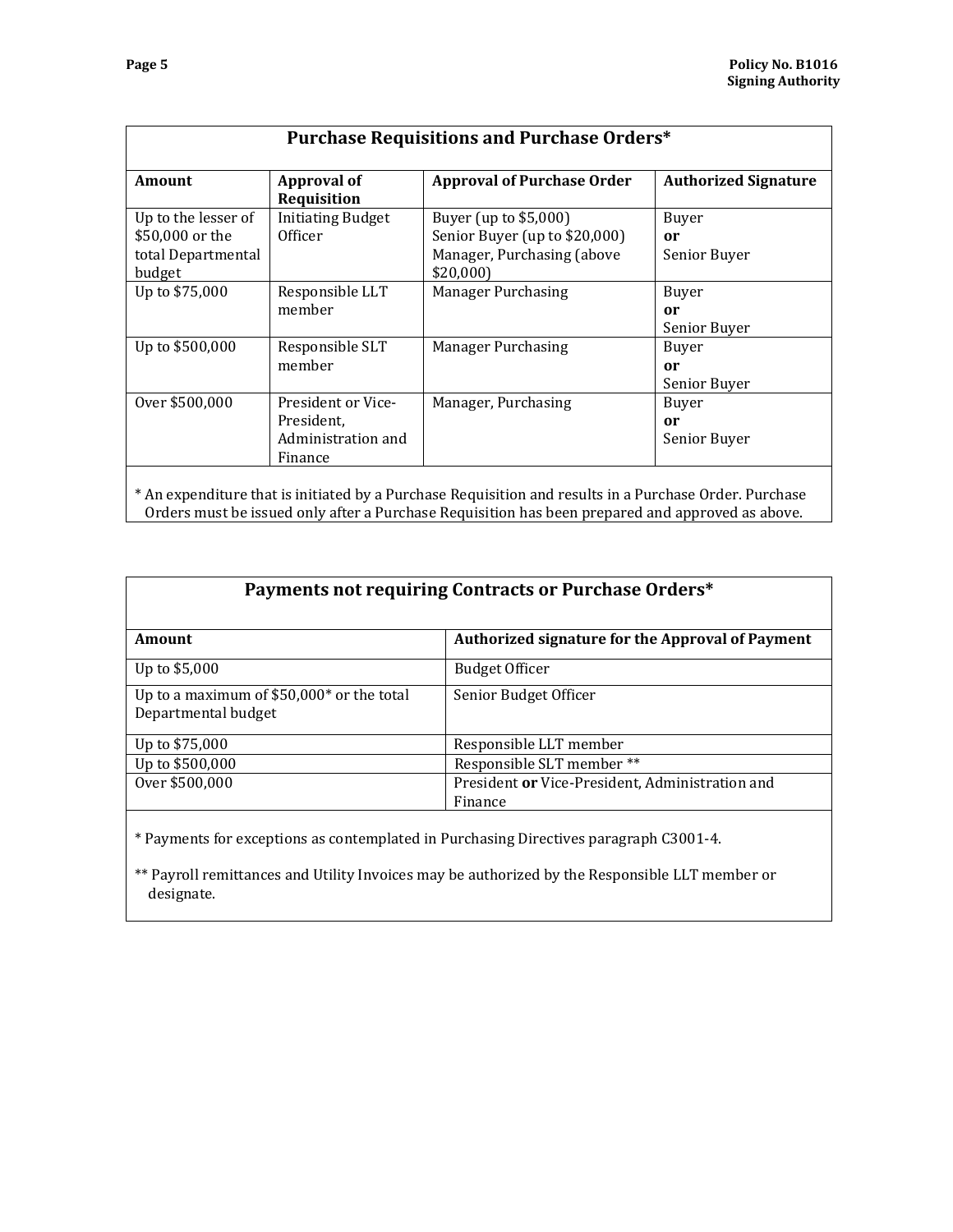| <b>Property Leases (either as lessor or lessee)</b>                                                                                     |                                          |                                                                                                   |                                                               |
|-----------------------------------------------------------------------------------------------------------------------------------------|------------------------------------------|---------------------------------------------------------------------------------------------------|---------------------------------------------------------------|
| <b>Lease Terms</b>                                                                                                                      | <b>Recommend for</b><br><b>Signature</b> | <b>Required Approval</b>                                                                          | <b>Authorized Signature</b>                                   |
| All leases or rental<br>agreements that end<br>after the end of the<br>fiscal year in which the<br>lease was entered into.              | Responsible LLT<br>member                | Director, Facilities and<br><b>Board of Governors</b><br>and<br>Ministry of Advanced<br>Education | President or<br>Vice-President,<br>Administration and Finance |
| $\star$ The Decoder Common measure in the state of the state of $f_{\rm max}$ and $f_{\rm max}$ and $f_{\rm max}$ and $f_{\rm max}$ and |                                          |                                                                                                   |                                                               |

\* The Board of Governors must approve all leasing offers and lease contracts for properties **prior** to Ministry Approval.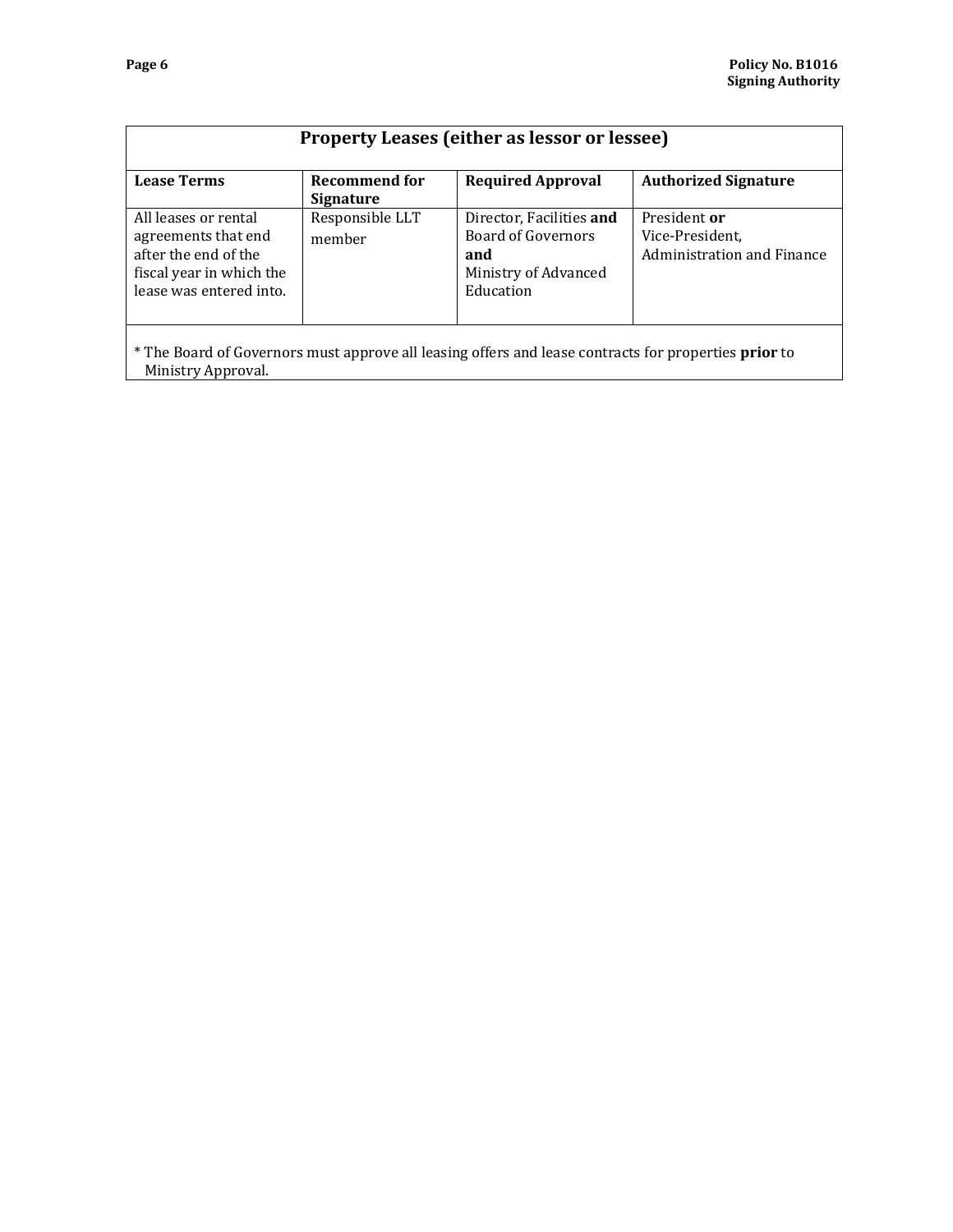# **REVENUE CONTRACTS**

| <b>Revenue Contracts</b> |                                |                                            |  |
|--------------------------|--------------------------------|--------------------------------------------|--|
| Amount                   | <b>Recommend for Signature</b> | <b>Required Signature</b>                  |  |
| Up to \$5,000            | <b>Budget Officer</b>          | <b>Budget Officer</b>                      |  |
| Up to \$50,000           | <b>Budget Officer</b>          | Responsible LLT member                     |  |
| Over $$50,000$ and up to | Responsible LLT member         | Responsible SLT member                     |  |
| \$500,000                |                                | or                                         |  |
|                          |                                | Vice-President, Administration and Finance |  |
| Over $$500,000$ and up   | Responsible SLT member         | Vice-President, Administration and Finance |  |
| to \$5,000,000           |                                | or                                         |  |
|                          |                                | President                                  |  |
| Over \$5,000,000         | President                      | Board of Governors**                       |  |
|                          |                                |                                            |  |

\* Contracts under \$5,000 do not require review by Risk Services if they do not contain an indemnity requirement. 

\*\* The Board of Governors must approve all revenue contracts over \$3,000,000. Upon written approval by the Board of Governors, the President and Vice-President, Administration and Finance may sign the contract.

| <b>Research Contracts</b> |                                          |                                                                                                    |                                                             |
|---------------------------|------------------------------------------|----------------------------------------------------------------------------------------------------|-------------------------------------------------------------|
| <b>Amount</b>             | <b>Recommend for</b><br><b>Signature</b> | <b>Mandatory Review &amp;</b><br>Approval                                                          | <b>Authorized Signature</b>                                 |
| Up to \$500,000           | <b>Budget Officer</b>                    | Responsible LLT member<br>and<br>Director, Organisational Risk                                     | Provost and Vice-President,<br><b>Academic and Students</b> |
| Up to \$3,000,000         | Responsible LLT<br>Member                | Provost and Vice-President,<br>Academic and Students<br>and<br>Director, Organizational Risk       | Vice-President, Administration<br>and Finance               |
| Over \$3,000,000          | President                                | Director, Organizational Risk<br>$\mathbf{u}$ . The set of $\mathbf{u}$ is the set of $\mathbf{u}$ | Board of Governors*                                         |

\* The Board of Governors must approve all research contracts over \$3,000,000. Upon written approval by the Board of Governors, the President and Vice-President, Administration and Finance may sign the contract.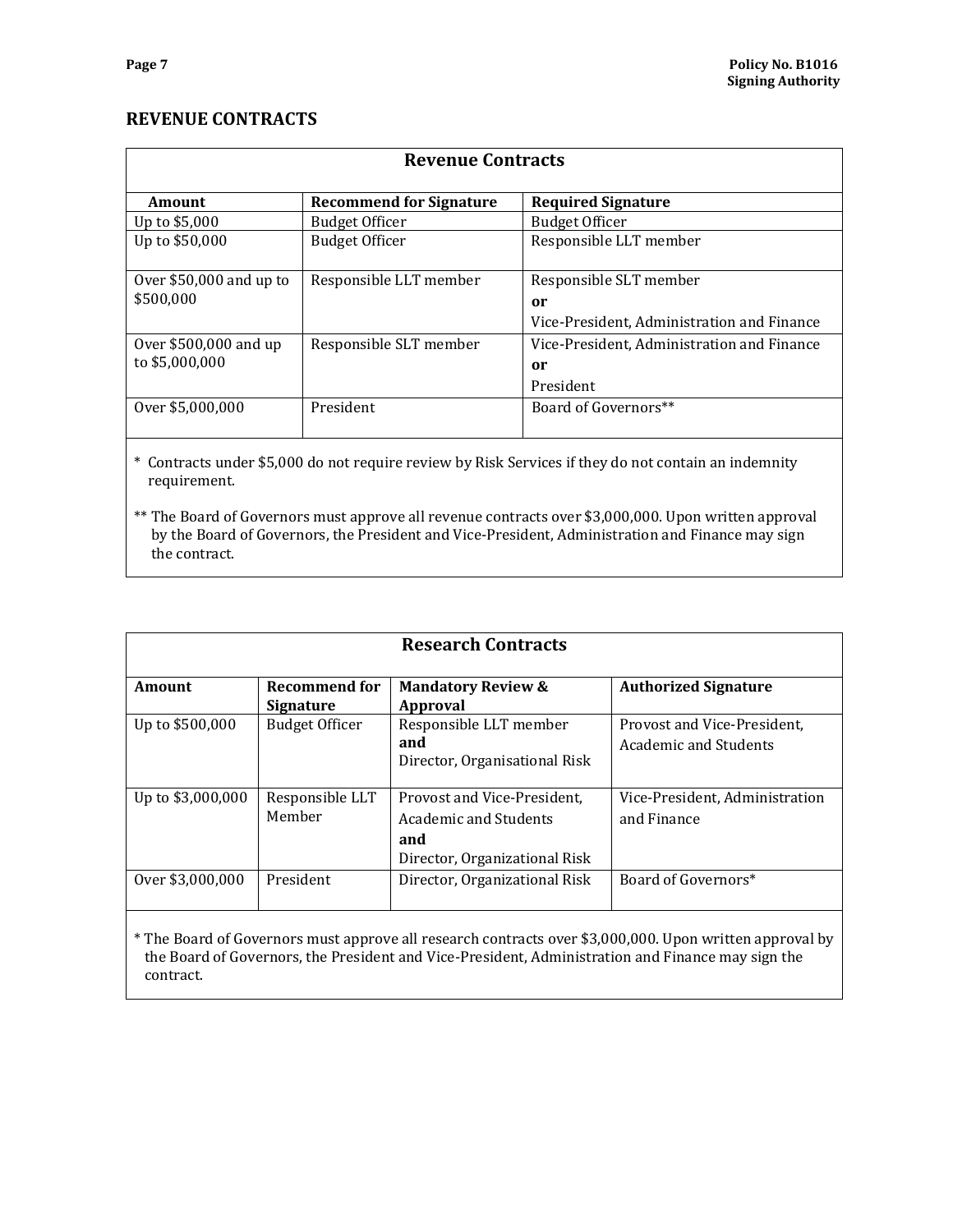| <b>Non-Monetary Contracts and</b> |                                                              |                                          |  |
|-----------------------------------|--------------------------------------------------------------|------------------------------------------|--|
|                                   | <b>Contracts other than Expenditure or Revenue Contracts</b> |                                          |  |
| <b>Type of Agreement</b>          | <b>Recommend for Signature</b>                               | <b>Required Signature</b>                |  |
| Academic Memoranda of             | <b>Initiating Budget Officer</b>                             | Provost and Vice-President, Academic and |  |
| Understanding (MOU's)             |                                                              | Students, Responsible Dean or President  |  |
| <b>Affiliation Agreements</b>     | <b>Initiating Budget Officer</b>                             | Senior Budget Officer                    |  |
| <b>Articulation Agreements</b>    | <b>Education Council</b>                                     | Provost and Vice-President, Academic and |  |
|                                   |                                                              | Students or President                    |  |
| Banking Agreements and            | See Banking Authority Policy C3005                           |                                          |  |
| Documents                         |                                                              |                                          |  |
| <b>Educational Partnerships</b>   | Responsible LLT member                                       | Responsible SLT member                   |  |
| <b>Gift Agreements</b>            | Responsible LLT member                                       | Director of College Advancement or       |  |
|                                   |                                                              | President as per Policy B1012 - Gift     |  |
|                                   |                                                              | Acceptance                               |  |
| <b>Intellectual Property</b>      | Responsible LLT member                                       | Responsible SLT member                   |  |
| Agreements*                       |                                                              |                                          |  |
| International Memoranda of        | Responsible LLT member                                       | Responsible SLT member                   |  |
| Understanding (MOU's)             |                                                              |                                          |  |
| Letters of Intent                 | <b>Initiating Budget Officer</b>                             | Responsible SLT member                   |  |
| <b>Licensing Agreements</b>       | <b>Initiating Budget Officer</b>                             | Responsible SLT member                   |  |
| Non-Disclosure Agreements**       | <b>Initiating Budget Officer</b>                             | Responsible SLT member                   |  |
| <b>Practicum Agreements</b>       | <b>Initiating Budget Officer</b>                             | Senior Budget Officer                    |  |
| Sponsorship Agreements            | <b>Initiating Budget Officer</b>                             | Responsible SLT member                   |  |
| Significant Agreements***         | Initiating Budget Officer and                                | President                                |  |
|                                   | VP, Administration and Finance                               | or                                       |  |
|                                   |                                                              | Vice-President, Administration and       |  |
|                                   |                                                              | Finance                                  |  |
|                                   |                                                              |                                          |  |

\* These authorities apply to College agreements with third parties as well as instances where individual employees may also be requested to sign these agreements with the College in accordance with Policy B3006 – Intellectual Property. 

\*\* These authorities apply to College agreements with third parties. In some instances individual employees may also be requested to sign these agreements.

\*\*\* These are agreements that may pose extraordinary risks or have a substantial impact on the College. Prior to entering into any significant agreement, employees must undertake appropriate documented review and approval of the proposed agreement, and obtain external legal advice as applicable.

Examples of Significant Agreements include:

- 1. The acquisition and disposal of real property or substantial assets of the College.
- 2. The licensing, sale or other disposition of Langara technology or intellectual property.
- 3. Agency agreements for activities in other countries which may have an impact not only on the College but also on the B.C. or Canadian government due to legislative requirements and political sensitivities.
- 4. Where the College is entering into a joint venture, partnership or similar legal relationship with another institution or private company, particularly if the other entity is outside Canada.
- 5. Agreements that have statutory, regulatory, certification or export control implications.
- 6. Agreements that by their nature require review by specialized groups such as Risk Services, International Education, Facilities or Financial Services.
- 7. Where, as a marketing strategy, there is reference to a significant College partner or the B.C. government, thereby possibly exposing either or both to liability.
- 8. Agreements or arrangements that can in any way be interpreted as limiting competition or restraining trade according to competition legislation.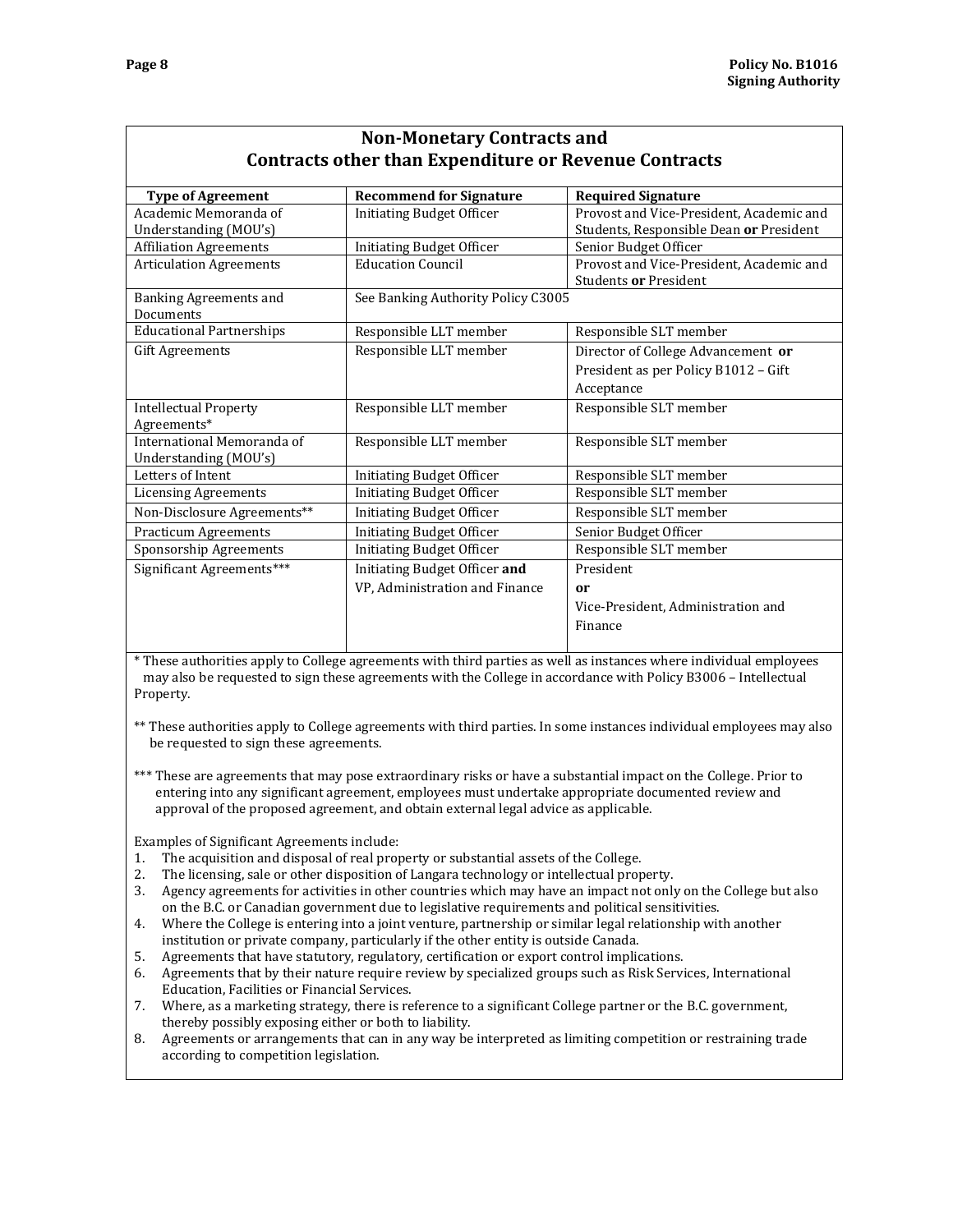### **APPENDIX II Roles and Responsibilities of Budget Officers**

### **ROLES AND RESPONSIBILITIES OF BUDGET OFFICERS**

In order to fulfil the role as the legislated signing authority for the College, the President has delegated signing authority to Senior Leadership Team (SLT) and Langara Leadership Team (LLT) Budget Officers who in turn may delegate signing authority to a Budget Officer responsible for each operational unit of the College. The Director, Financial Services or delegate will maintain an internally published listing of Budget Officers based upon the current Departmental structure.

The list is located at Budget Officer Hierarchy on the employee portal. Budget Officers may not further delegate signing authority without the written approval of their Senior Budget Officer.

### **LEADERSHIP TEAM BUDGET OFFICERS**

SLT and LLT Budget Officers ensure that Budget Officers reporting to them fulfil their duties and also that the published listing of Budget Officers is accurate. To fulfil this role, their responsibilities are as follows:

- 1. Communicate immediately to the Director, Financial Services any changes to Budget Officers within Departments assigned to them;
- 2. Ensure that the published listing of Budget Officers reflects the current Departmental structure;
- 3. Where appropriate, delegate the role of Budget Officer for Departments assigned to them;
- 4. Ensure that Budget Officers for Departments assigned to them fulfil their responsibilities.

### **BUDGET OFFICERS**

The role of the Budget Officer, in addition to their other duties, is to ensure that commitments and expenditures made within their Department are consistent with the operating plan and within budget, while conforming to the College's Purchasing Policy. To fulfil this role, Budget Officers' responsibilities are as follows: 

- 1. Assist in the development of the budget;
- 2. Review requisitions, expense claims, invoices, contracts and personnel being charged to their Department and authorize them when they are required for delivery of the operating plan, and are consistent with the budget;
- 3. Monitor charges made to their Department and ensure that they do not exceed the budget;
- 4. Where budget reallocations are required, to obtain the responsible Senior Leadership Team member's approval and initiate those changes through the Director, Financial Services or delegate. Where other Budget Officers may be affected their approval must also be obtained;
- 5. Periodically review expenditures for their Department and ensure that all charges are complete, accurate and proper, and are required for the delivery of the operating plan;
- 6. Investigate charges that may be excessive, incomplete, unknown, improper or inconsistent with the delivery of the operating plan that have occurred in their Department;
- 7. After investigation, and where no satisfactory explanation can be obtained, to report them to the appropriate Senior Budget Officer;
- 8. Monitor revenues to ensure that they are completely recorded; and
- 9. Report any significant excessive charges, unknown charges, or unusual transactions to their responsible Senior Leadership Team member and the Director, Financial Services. Where the responsible Senior Leadership Team member is the Vice-President, Administration and Finance, significant excessive charges, unknown charges or unusual transactions must be reported to the President or delegate.

### **CHANGING BUDGET OFFICERS**

Budget Officers may be changed by requesting the change and submitting a Budget Officer Signature Sheet for approval through the Manager, Budget Analysis and Planning. The Budget Officer of record will be changed once the change has been authorized by the applicable responsible Senior Leadership Team member. 

*For further information contact the Manager, Budget Analysis and Planning or the Director, Financial Services.*